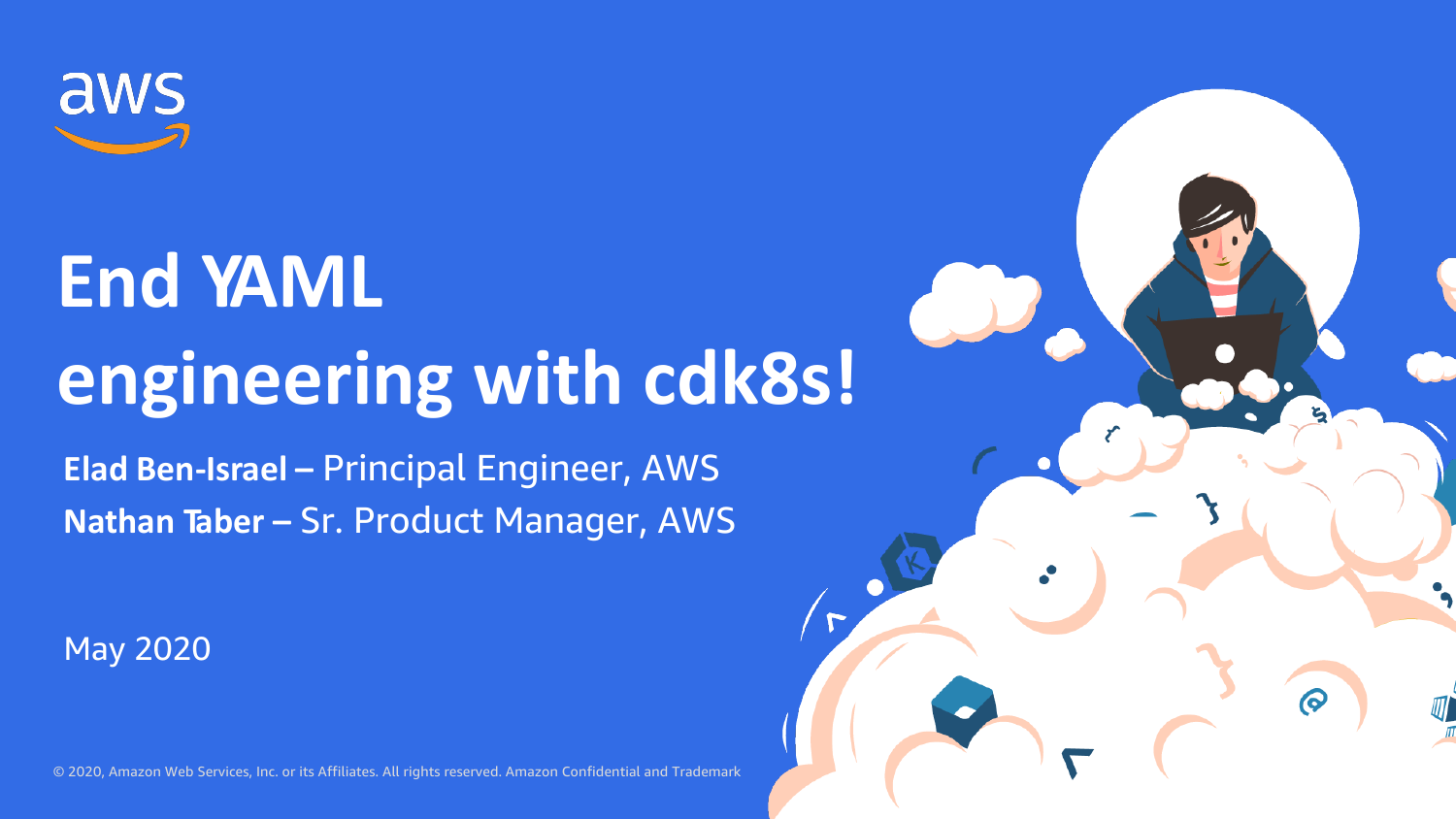





### **Who we are**







### **Elad** Principal Engineer, AWS Developer Tools

**Nate** Sr. Product Manager, AWS Kubernetes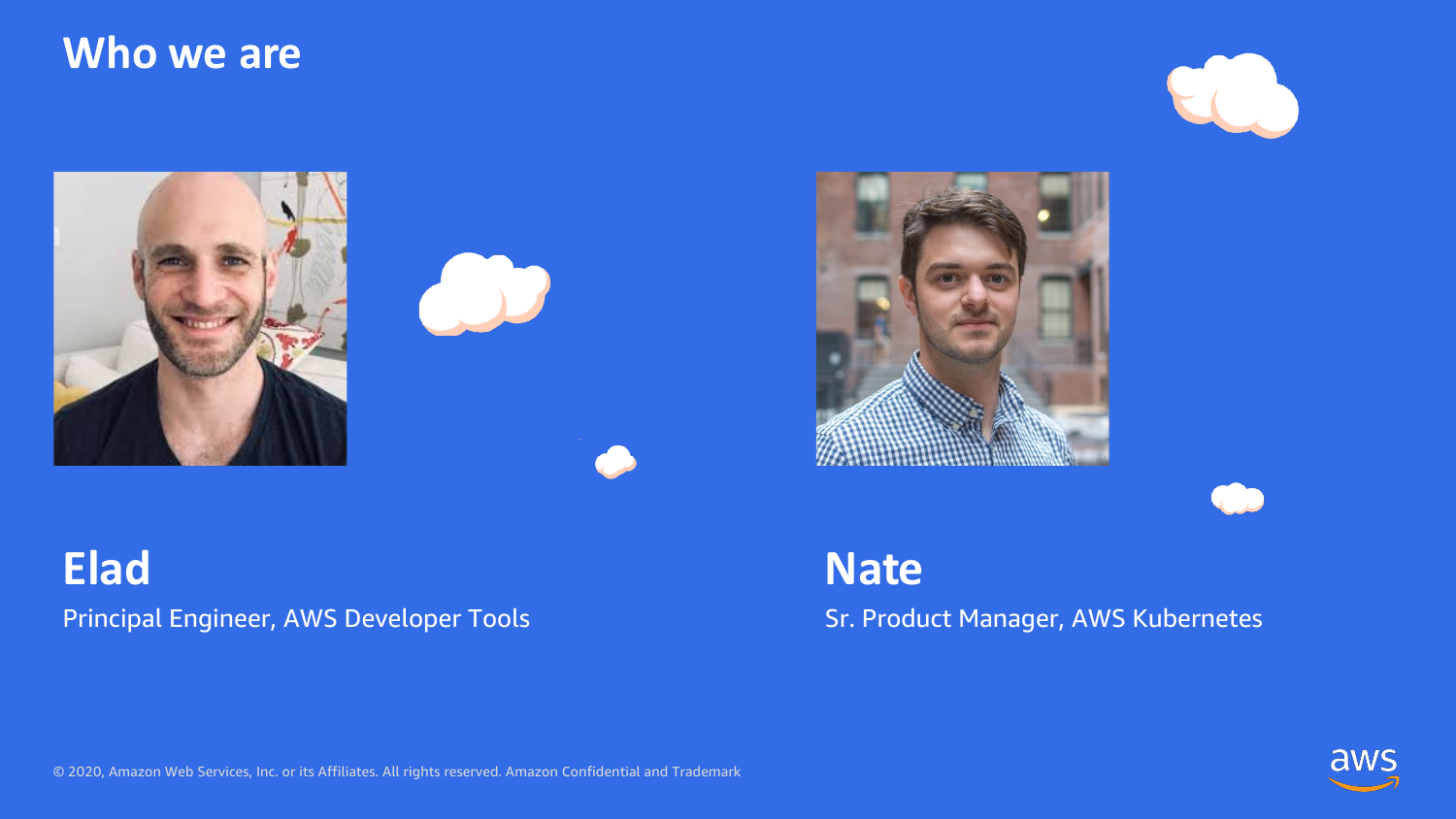



## **Cloud Development Kit for Kubernetes (cdk8s)**





### **Go from Code to Config <b>Cut Copy & Paste Run Everywhere**

Define Kubernetes applications and architectures using familiar programming languages.

Generate well-formatted YAML for your applications every time.

Turn best practices into code libraries and share easily.

cdk8s runs locally and generates YAML you can deploy to any cluster, anywhere.

Standardize across on-premises and any cloud.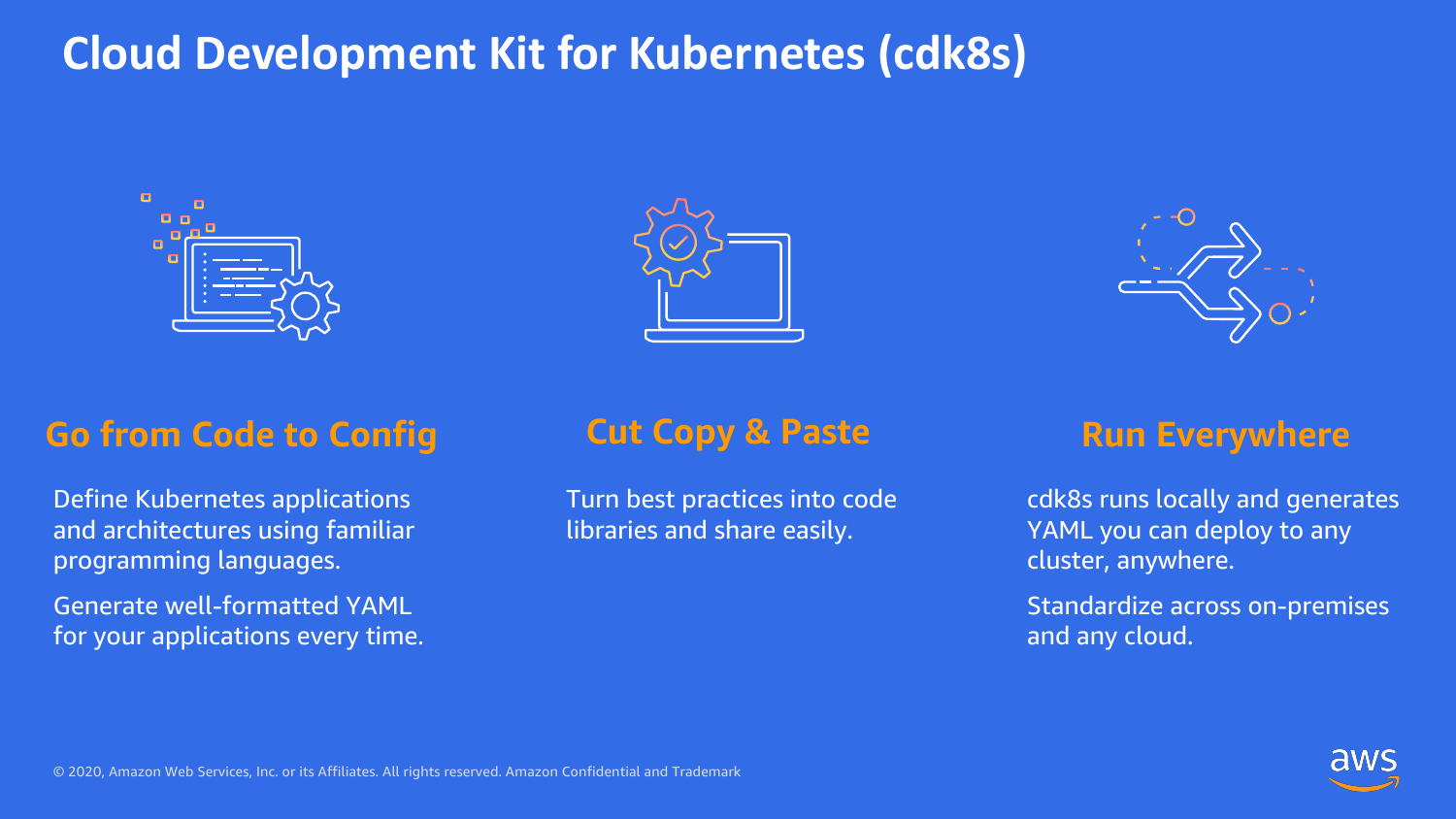





Easy for humans Universal Declarative – desired state Static

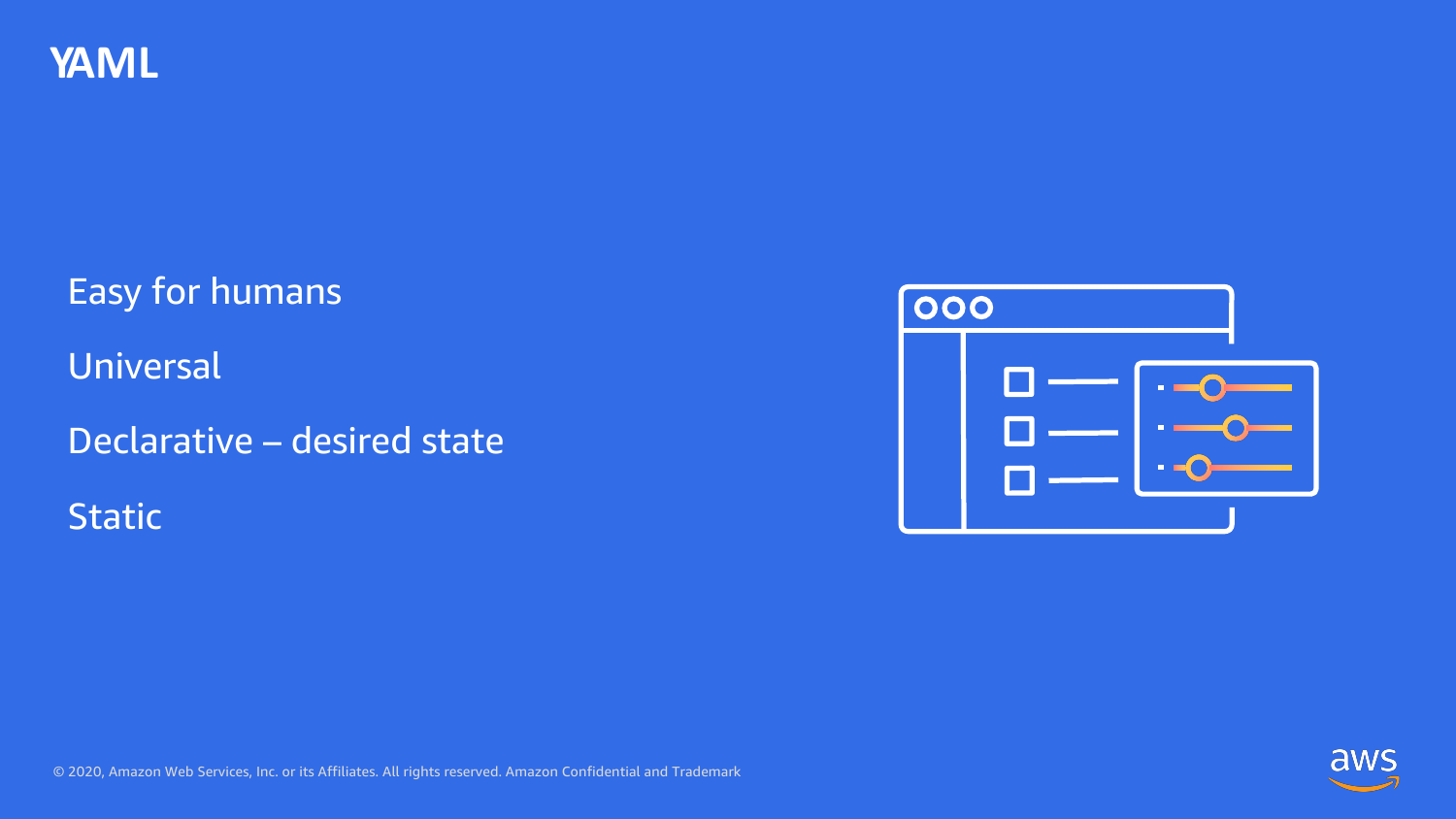

**YAML**



### **Easy when you have a few things**



**Gets harder as you grow!**

- Promotes copy/paste
- Customizations are manual or require special tooling
- Updates are complex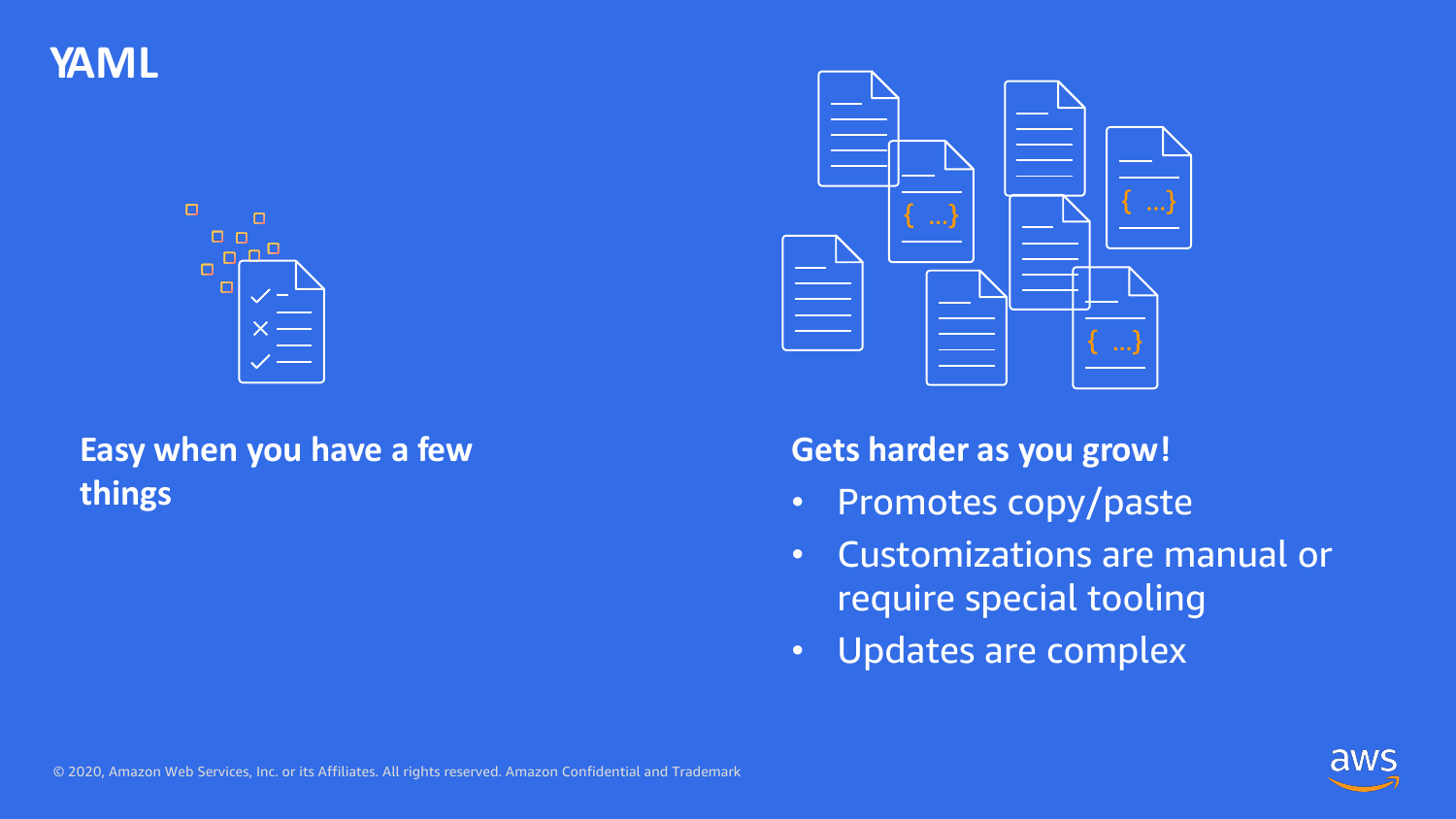



### **General-purpose languages**



Familiar to developers

Specialized

Imperative

Dynamic

Tools and workflows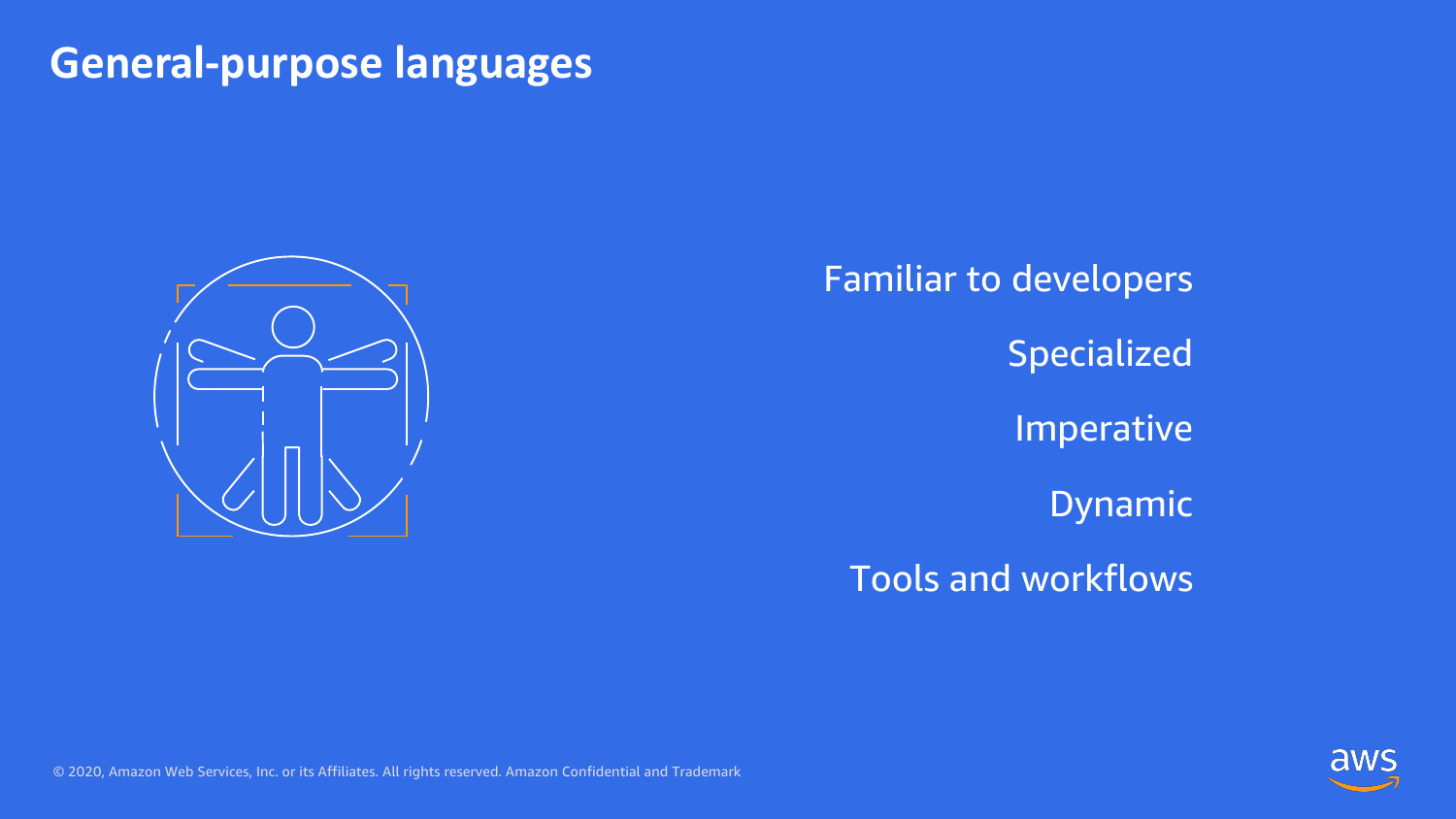



# **cdk8s bridges imperative languages with declarative YAML.**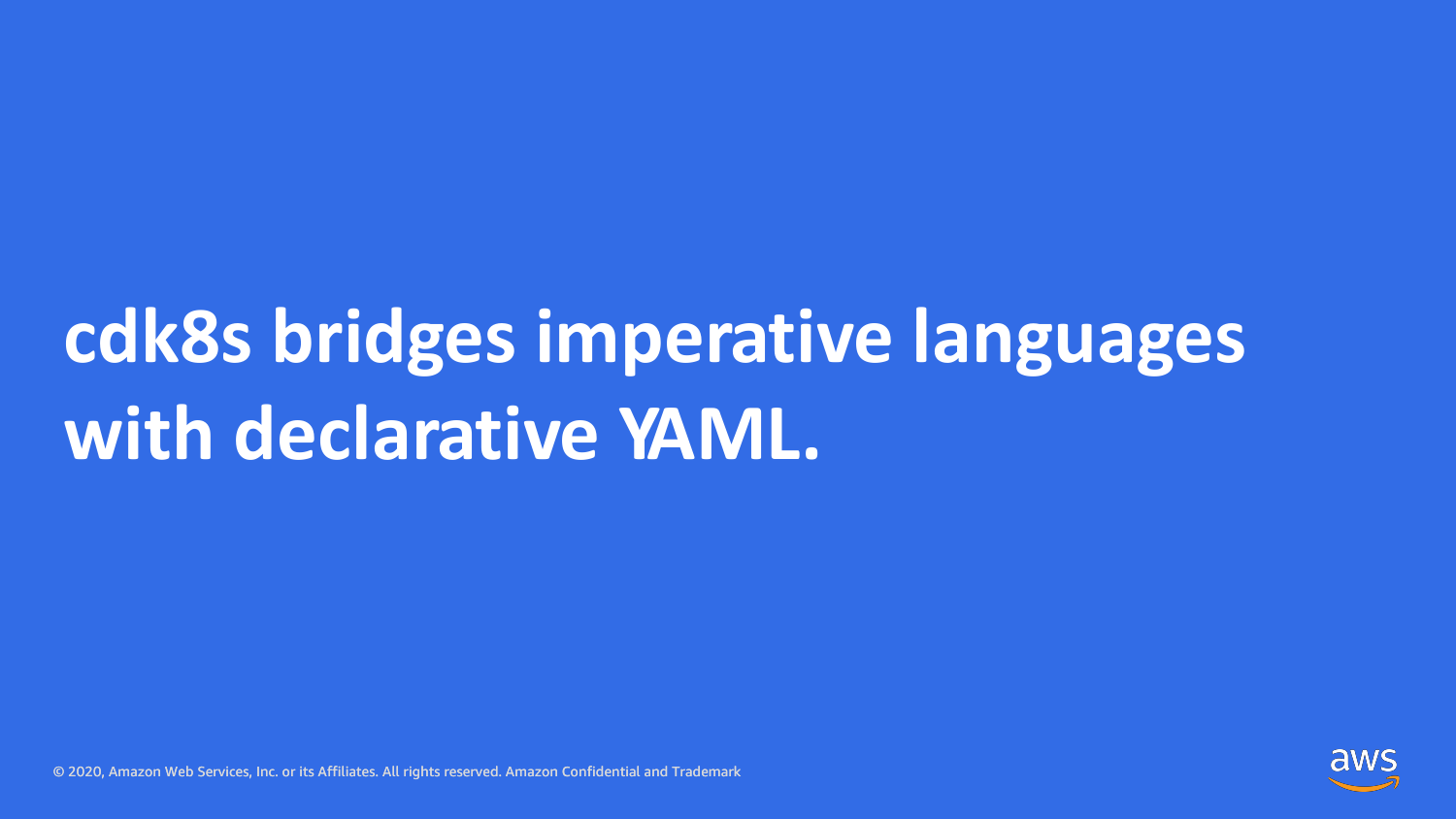

## **Easily define applications**



**Define Kubernetes applications using familiar programming languages.**

**Today**: Javascript, Typescript, Python **Future**: Go, .NET, and more!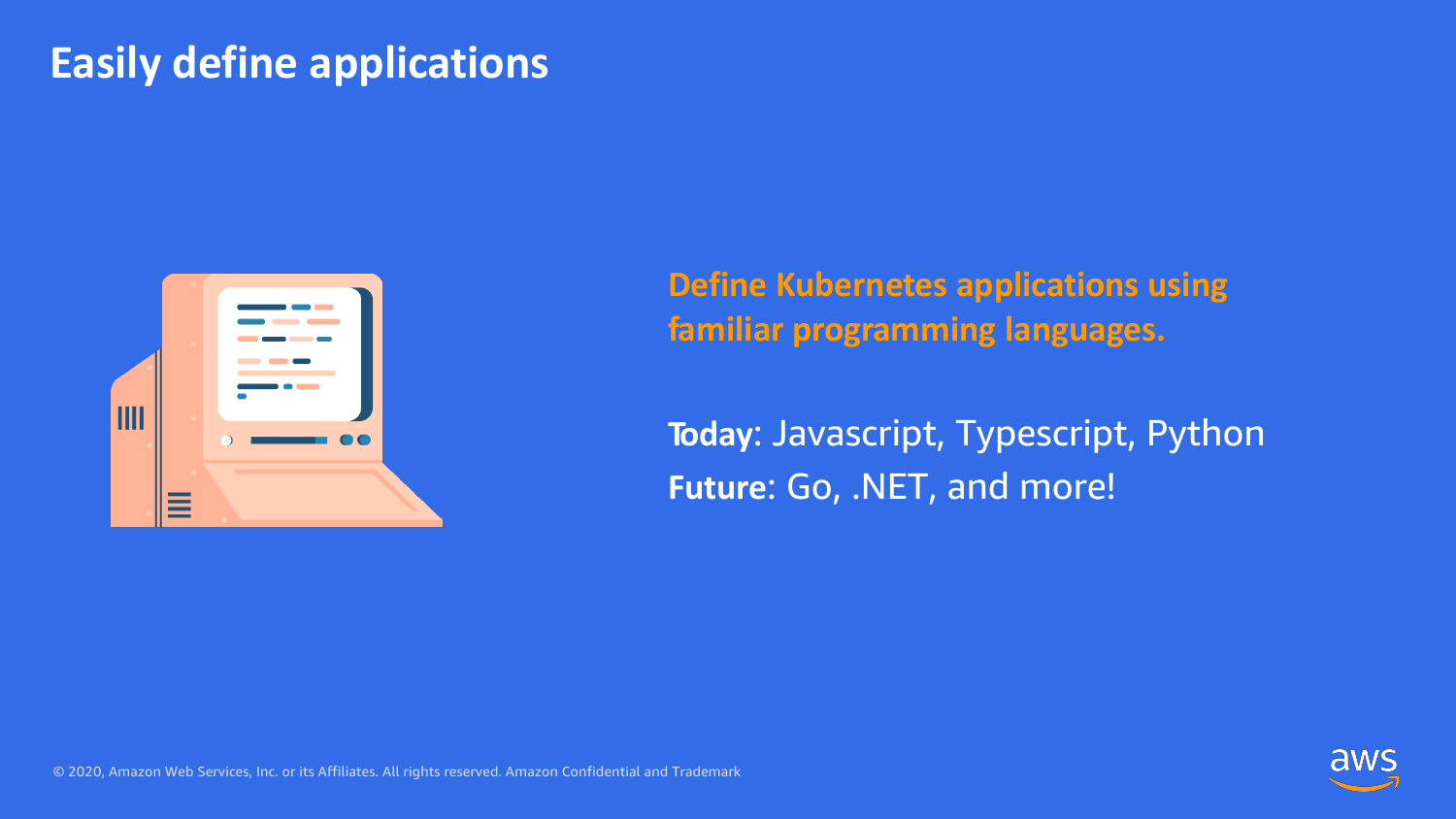

### **Share best practices as libraries**



**Compose and share reusable components through code libraries.**

Libraries are easier to update, maintain, and share than templates. Use cdk8s to standardize how you define Kubernetes.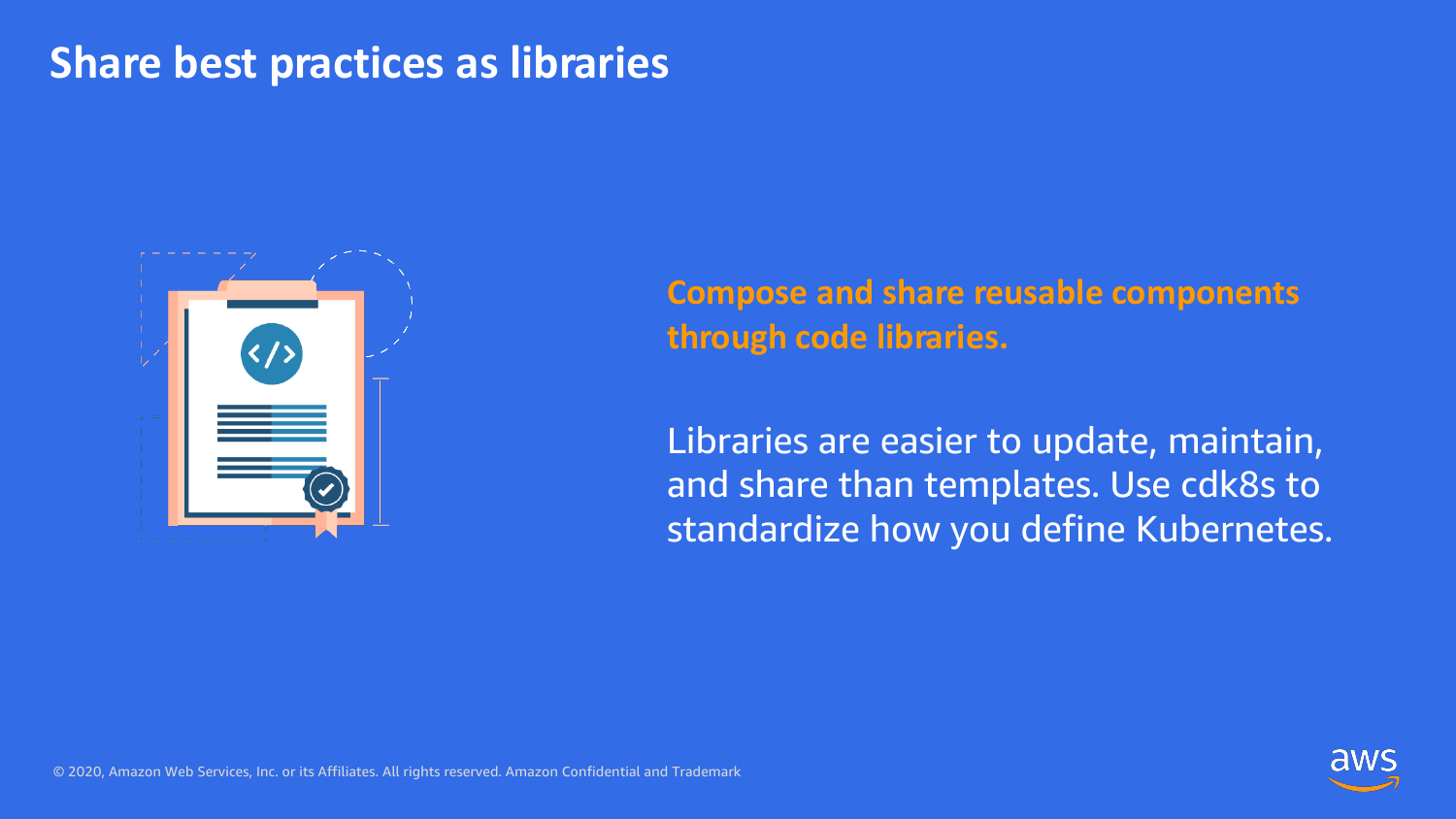

## **Simplify application workflows**



**Use the same tools to build and define your application.**

Using cdk8s and GitOps, you can write your application and its configuration as code, then deploy it through CICD pipelines to your cluster.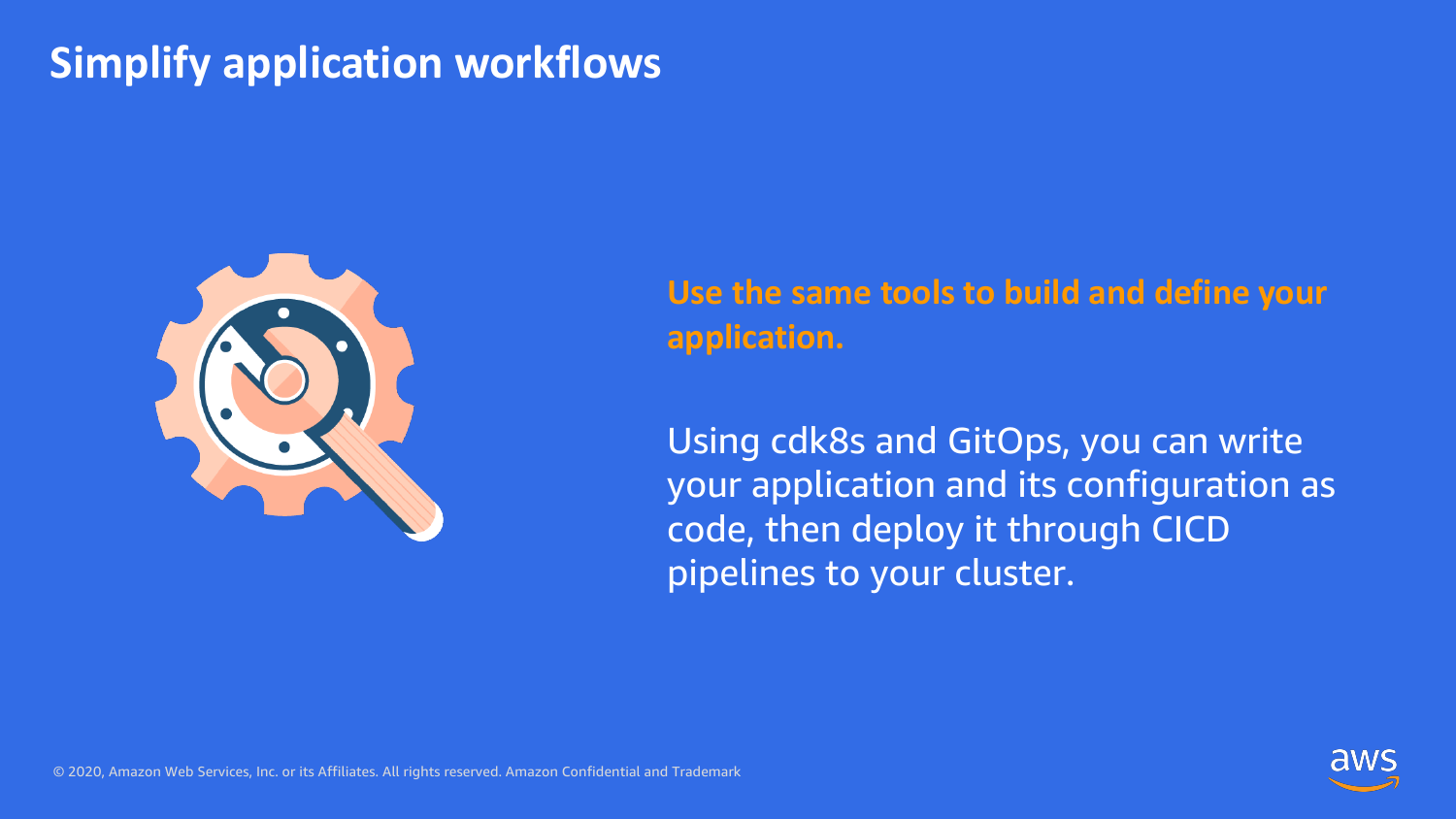



## **Demo**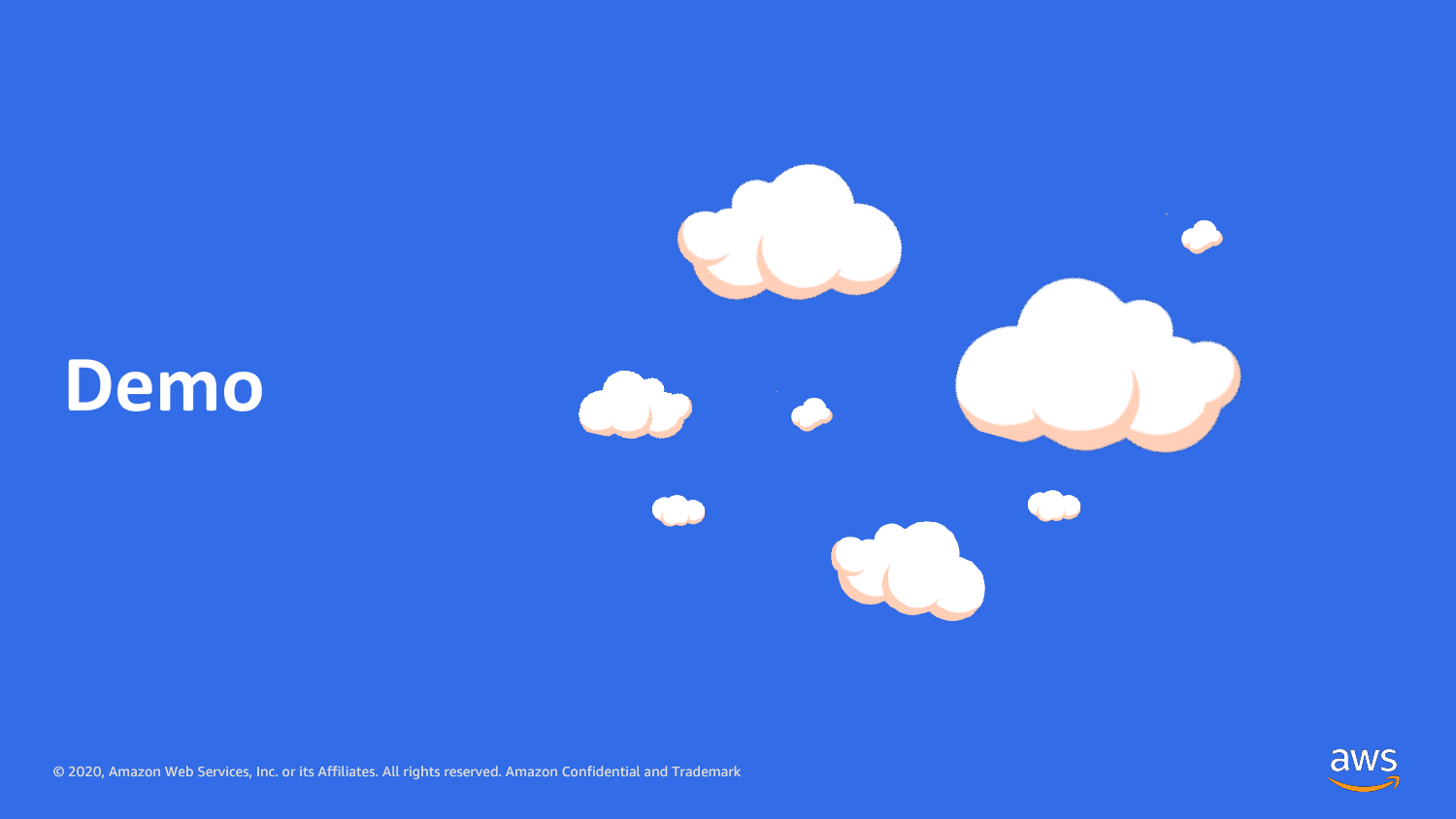

This is day one. cdk8s is **alpha** today and we have big things planned!

Supported languages are **Python**, **Typescript,** and **Javascript**. Support for more languages (including Go, Java, and .NET) is on our roadmap!

cdk8s is built for the **entire community** and can work with any cluster, anywhere.

We love contributions. Open a issue or pull request at **github.com/awslabs/cdk8s**